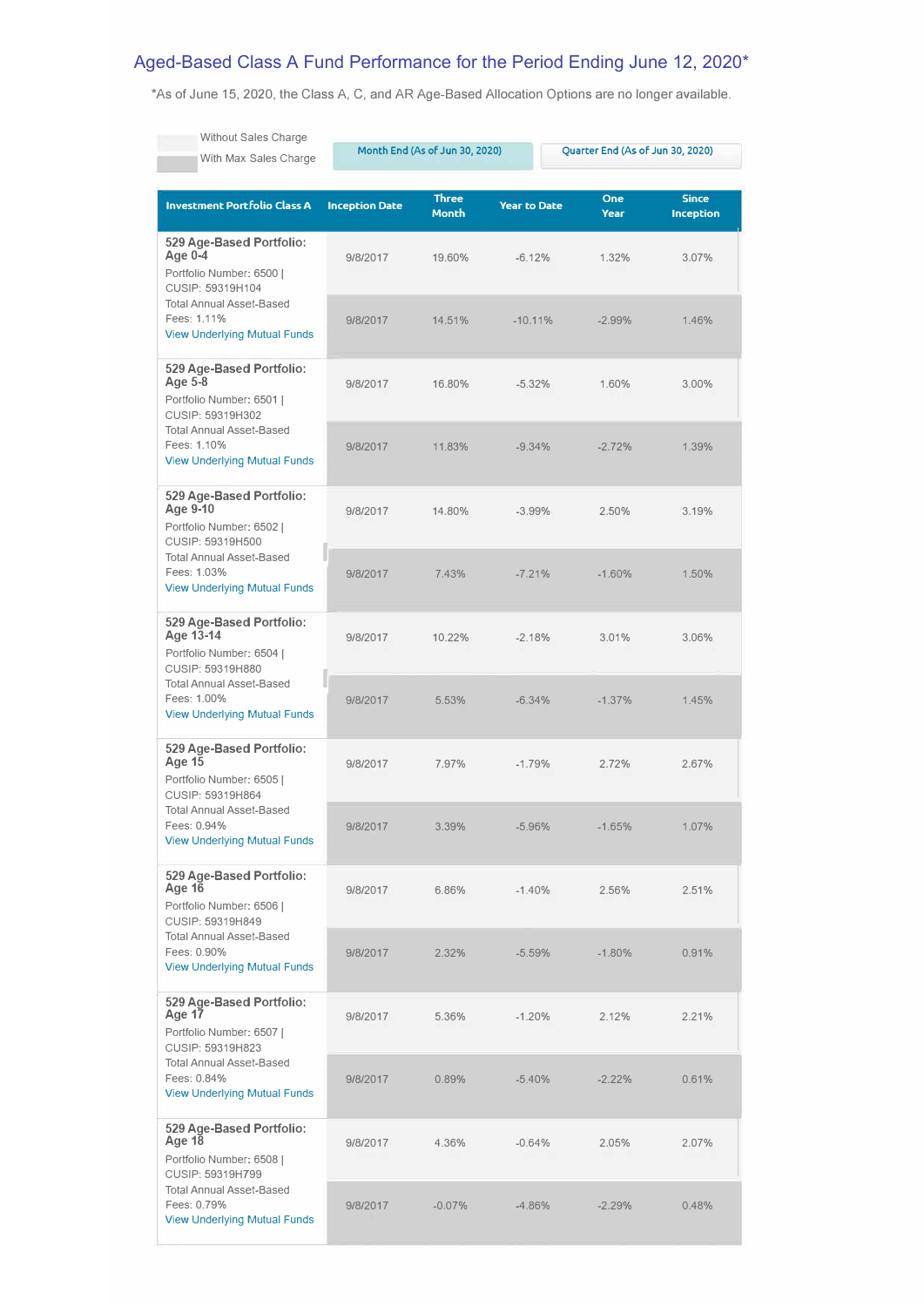## Aged-Based Class C Fund Performance for the Period Ending June 12, 2020\*

\*As of June 15, 2020, the Class A, C, and AR Age-Based Allocation Options are no longer available.

| Without Sales Charge<br>With Max Sales Charge                                                                                                                                  | Month End (As of Jun 30, 2020) |                              | Quarter End (As of Jun 30, 2020) |             |                                  |
|--------------------------------------------------------------------------------------------------------------------------------------------------------------------------------|--------------------------------|------------------------------|----------------------------------|-------------|----------------------------------|
| <b>Investment Portfolio Class C</b>                                                                                                                                            | <b>Inception Date</b>          | <b>Three</b><br><b>Month</b> | <b>Year to Date</b>              | One<br>Year | <b>Since</b><br><b>Inception</b> |
| 529 Age-Based Portfolio:<br>Age 0-4<br>Portfolio Number: 6509  <br>CUSIP: 59319H203<br><b>Total Annual Asset-Based</b><br>Fees: 1.86%<br><b>View Underlying Mutual Funds</b>   | 9/8/2017                       | 19.36%                       | $-6.35%$                         | 0.80%       | 2.46%                            |
|                                                                                                                                                                                | 9/8/2017                       | 18.71%                       | $-6.96%$                         | 0.80%       | 2.46%                            |
| 529 Age-Based Portfolio:<br>Age 5-8<br>Portfolio Number: 6510  <br>CUSIP: 59319H401<br><b>Total Annual Asset-Based</b><br>Fees: 1.85%<br><b>View Underlying Mutual Funds</b>   | 9/8/2017                       | 16.63%                       | $-5.60%$                         | 1.02%       | 2.30%                            |
|                                                                                                                                                                                | 9/8/2017                       | 15.98%                       | $-6.22%$                         | 1.02%       | 2.30%                            |
| 529 Age-Based Portfolio:<br>Age 9-10<br>Portfolio Number: 6511  <br>CUSIP: 59319H609<br><b>Total Annual Asset-Based</b><br>Fees: 1.83%<br><b>View Underlying Mutual Funds</b>  | 9/8/2017                       | 14.56%                       | $-4.30%$                         | 1.80%       | 2.48%                            |
|                                                                                                                                                                                | 9/8/2017                       | 13.91%                       | $-4.92%$                         | 1.80%       | 2.48%                            |
| 529 Age-Based Portfolio:<br>Age 11-12<br>Portfolio Number: 6512  <br>CUSIP: 59319H807<br><b>Total Annual Asset-Based</b><br>Fees: 1.78%<br><b>View Underlying Mutual Funds</b> | 9/8/2017                       | 12.06%                       | $-3.35%$                         | 2.00%       | 2.41%                            |
|                                                                                                                                                                                | 9/8/2017                       | 11.41%                       | $-3.98%$                         | 2.00%       | 2.41%                            |
| 529 Age-Based Portfolio:<br>Age 13-14<br>Portfolio Number: 6513  <br>CUSIP: 59319H872<br><b>Total Annual Asset-Based</b><br>Fees: 1.75%<br><b>View Underlying Mutual Funds</b> | 9/8/2017                       | 9.95%                        | $-2.51%$                         | 2.35%       | 2.36%                            |
|                                                                                                                                                                                | 9/8/2017                       | 9.30%                        | $-3.15%$                         | 2.35%       | 2.36%                            |
| 529 Age-Based Portfolio:<br>Age 15<br>Portfolio Number: 6514  <br>CUSIP: 59319H856<br><b>Total Annual Asset-Based</b><br>Fees: 1.69%<br><b>View Underlying Mutual Funds</b>    | 9/8/2017                       | 7.73%                        | $-2.06%$                         | 2.01%       | 1.99%                            |
|                                                                                                                                                                                | 9/8/2017                       | 7.08%                        | $-2.70%$                         | 2.01%       | 1.99%                            |
| 529 Age-Based Portfolio:<br>Age 16<br>Portfolio Number: 6515  <br>CUSIP: 59319H831<br><b>Total Annual Asset-Based</b><br>Fees: 1.65%<br><b>View Underlying Mutual Funds</b>    | 9/8/2017                       | 6.71%                        | $-1.68%$                         | 1.95%       | 1.82%                            |
|                                                                                                                                                                                | 9/8/2017                       | 6.06%                        | $-2.31%$                         | 1.95%       | 1.82%                            |
| 529 Age-Based Portfolio:<br>Age 17<br>Portfolio Number: 6516  <br>CUSIP: 59319H815<br><b>Total Annual Asset-Based</b><br>Fees: 1.59%<br><b>View Underlying Mutual Funds</b>    | 9/8/2017                       | 5.14%                        | $-1.42%$                         | 1.45%       | 1.50%                            |
|                                                                                                                                                                                | 9/8/2017                       | 4.49%                        | $-2.07%$                         | 1.45%       | 1.50%                            |
| 529 Age-Based Portfolio:<br>Age 18<br>Portfolio Number: 6517  <br>CUSIP: 59319H781<br><b>Total Annual Asset-Based</b><br>Fees: 1.54%<br><b>View Underlying Mutual Funds</b>    | 9/8/2017                       | 4.12%                        | $-0.95%$                         | 1.37%       | 1.36%                            |
|                                                                                                                                                                                | 9/8/2017                       | 3.47%                        | $-1.59%$                         | 1.37%       | 1.36%                            |